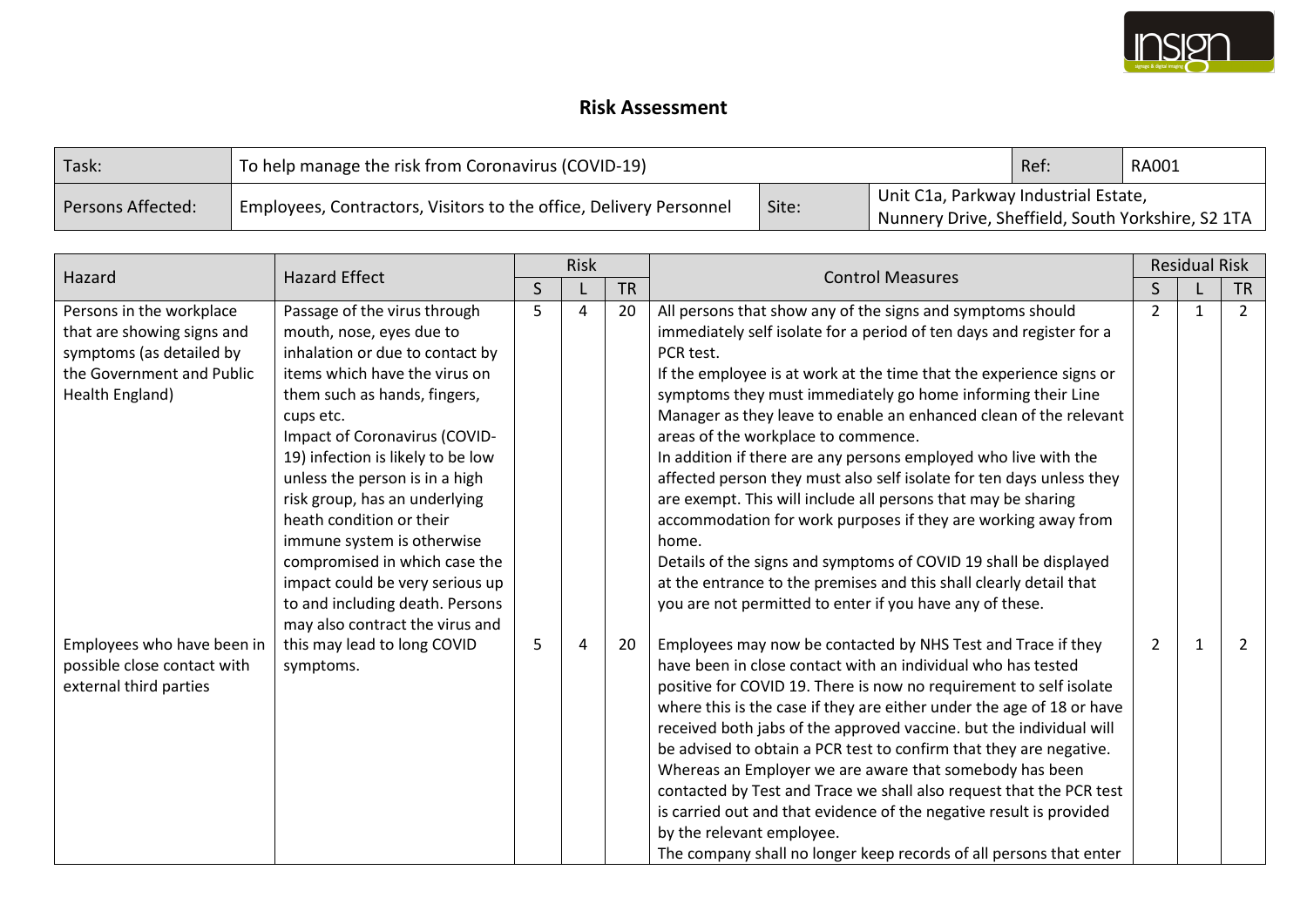|                                                                                                                                                                          |   |   |    | into the premises in a manual format however the QR code will still<br>be displayed at the entrance point to the premises to enable<br>persons to scan in they wish to.                                                                                                                                                                                                                                                                                                                                                                                                                                                                                                                                                                                                                                                                                                                                                                                                                                                                                                                                                                                                                                                                           |                |              |                |
|--------------------------------------------------------------------------------------------------------------------------------------------------------------------------|---|---|----|---------------------------------------------------------------------------------------------------------------------------------------------------------------------------------------------------------------------------------------------------------------------------------------------------------------------------------------------------------------------------------------------------------------------------------------------------------------------------------------------------------------------------------------------------------------------------------------------------------------------------------------------------------------------------------------------------------------------------------------------------------------------------------------------------------------------------------------------------------------------------------------------------------------------------------------------------------------------------------------------------------------------------------------------------------------------------------------------------------------------------------------------------------------------------------------------------------------------------------------------------|----------------|--------------|----------------|
| Persons at work who are<br>classed clinically extremely<br>vulnerable or clinically<br>vulnerable people (as<br>detailed by the Government<br>and Public Health England) | 5 | 4 | 20 | As from the 01 <sup>st</sup> April 2021, the shielding programme within the UK<br>came to an end and this will enable clinically extremely vulnerable<br>and clinically vulnerable people to return to work. The workplace<br>will need to be established as COVID secure in line with the current<br>workplace guidance and the control measures within the risk<br>assessment.<br>Government guidance with regards to shielding to be monitored in<br>the event that the programme is restarted again at anytime in the<br>future. If this occurs then the risk assessment shall be reviewed to<br>identify specific control measures that may be required.<br>Consultation shall take place with those identified as being<br>clinically extremely vulnerable to ensure that they are comfortable<br>with the control measures that are being adopted.                                                                                                                                                                                                                                                                                                                                                                                         | $\overline{2}$ | $\mathbf{1}$ | $\overline{2}$ |
| Close contact of personnel<br>whether at work or travelling<br>on behalf of the company                                                                                  | 5 | 4 | 20 | The requirement for home working where possible has now been<br>removed and therefore all employees will be able to work from the<br>office. If however any type of home working can be implemented<br>then this will be considered.<br>Where employees are required to work in close contact within the<br>workplace then measures shall be considered to reduce direct<br>contact which will include screens between the workstations,<br>relocating workstations so that they are back to back and also<br>establishing fixed working teams / pairs to reduce the number of<br>close contacts that are necessary in the workplace.<br>Where possible vehicle sharing shall be avoided however where it<br>is necessary the employees shall travel with adequate ventilation<br>in the vehicle. This will involve at least two of the windows being<br>opened, even slightly during cold weather conditions. The vehicles<br>being used are simply cars and do not have a means of employees<br>having to face each other during transportation.<br>Face coverings will not be a general requirement within the<br>premises due to area not being crowded however there may be<br>occasions where employees feel it is necessary to wear a face | $\overline{2}$ | $\mathbf{1}$ | $\overline{2}$ |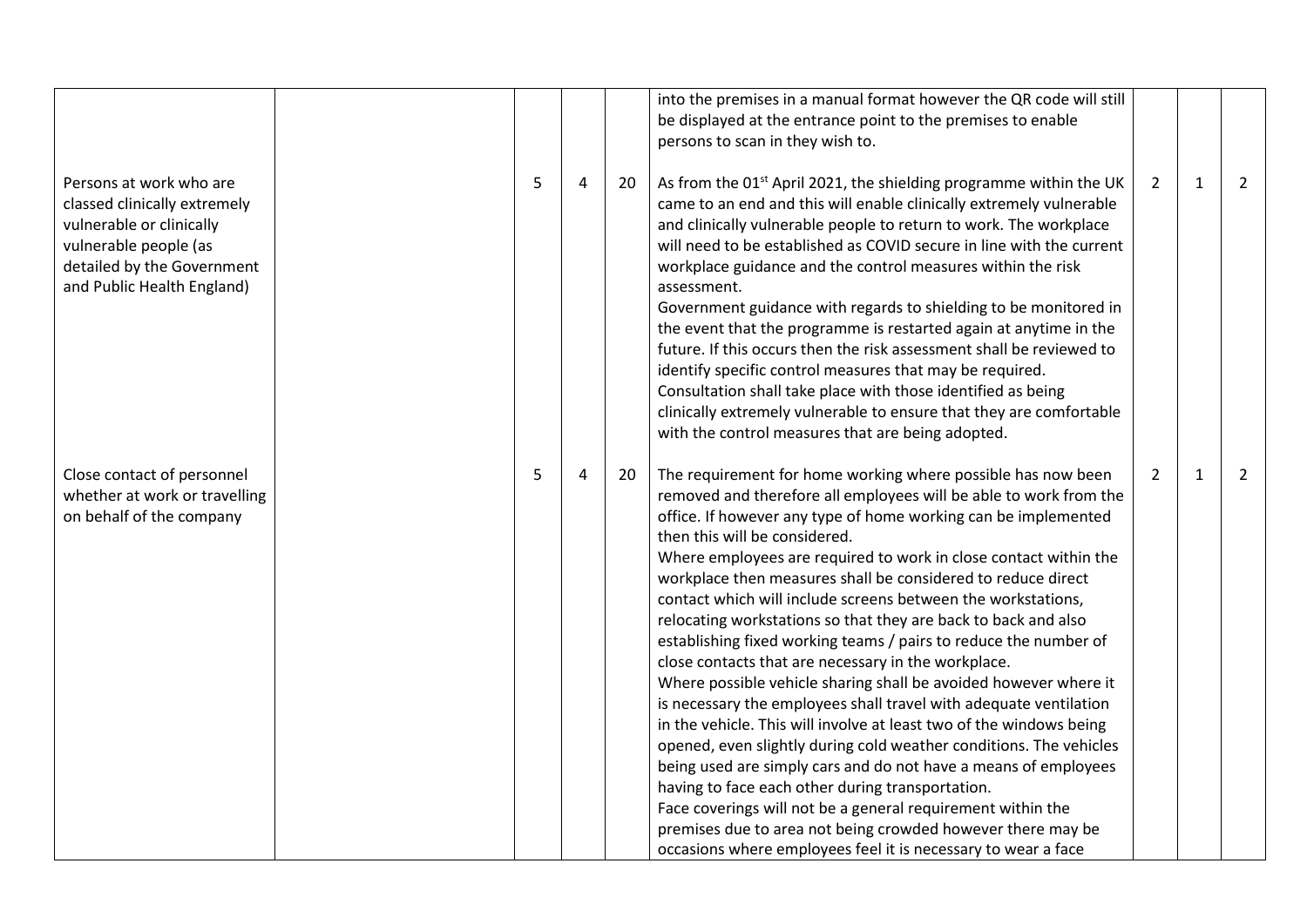|                                                                             |   |   |    | covering ie when moving around the office and in areas where<br>there may be several employees at any one time (kitchen).                                                                                                                                                                                                                                                                                                                                                                                                                                                                                                                                                                                                                                                                                                                                                                                                                                                                                                                                                                                                                                                             |                |              |                |
|-----------------------------------------------------------------------------|---|---|----|---------------------------------------------------------------------------------------------------------------------------------------------------------------------------------------------------------------------------------------------------------------------------------------------------------------------------------------------------------------------------------------------------------------------------------------------------------------------------------------------------------------------------------------------------------------------------------------------------------------------------------------------------------------------------------------------------------------------------------------------------------------------------------------------------------------------------------------------------------------------------------------------------------------------------------------------------------------------------------------------------------------------------------------------------------------------------------------------------------------------------------------------------------------------------------------|----------------|--------------|----------------|
| Contaminated and dirty<br>surfaces where the virus may<br>be present        | 5 | 4 | 20 | The premises shall be subjected to a general clean and this will be<br>undertaken on a daily basis by the relevant cleaning contractor.<br>Further enhanced cleaning shall take place at regular intervals<br>throughout the day. Suitable cleaning products, clothes and anti<br>bacterial wipes shall be provided and this will generally be<br>undertaken by the employees. Items that will require enhanced<br>cleaning will be those surfaces that are touched by several<br>employees ie light switches, stairs handrails, door handles<br>photocopies / printer and kitchen equipment.<br>Where possible hot desks shall be avoided however if this is<br>necessary then the desk and equipment provided on the desk shall<br>be cleaned in-between use by different persons.<br>Where company vehicles are shared between different employees<br>then the surfaces that are touched shall eb cleaned down in<br>between use.                                                                                                                                                                                                                                                  | $\overline{2}$ | $\mathbf{1}$ | $\mathbf{2}$   |
| Inadequate welfare facilities<br>/ provision (hand washing<br>and cleaning) | 5 | 4 | 20 | Additional hand cleaning facilities shall be provided at entrance<br>points to the premises. This will generally be in the form of anti<br>bacterial sanitiser. All persons entering the premises will be<br>required to clean their hands and signage shall be displayed<br>advising of this requirement.<br>The sink areas in the kitchen and toilets shall be provided with<br>adequate soap / anti bacterial hand wash and also disposable hand<br>towels or hand dryers to enable hand washing to take place when<br>using the facilities and also at regular intervals throughout the day.<br>Checks of the washing / hand cleaning facilities shall be taken at<br>regular intervals as it is most likely that the washing / cleaning<br>agents provided will be depleted far quicker than under normal<br>circumstances and will require replenishing more often.<br>Employees to maintain good personal hygiene including washing<br>their hands at regular intervals for at least twenty seconds on each<br>occasion. Additional wash breaks to be provided to enable<br>employees to leave the work area frequently throughout the day<br>for the purpose of hand washing. | $\overline{2}$ | $\mathbf{1}$ | $\overline{2}$ |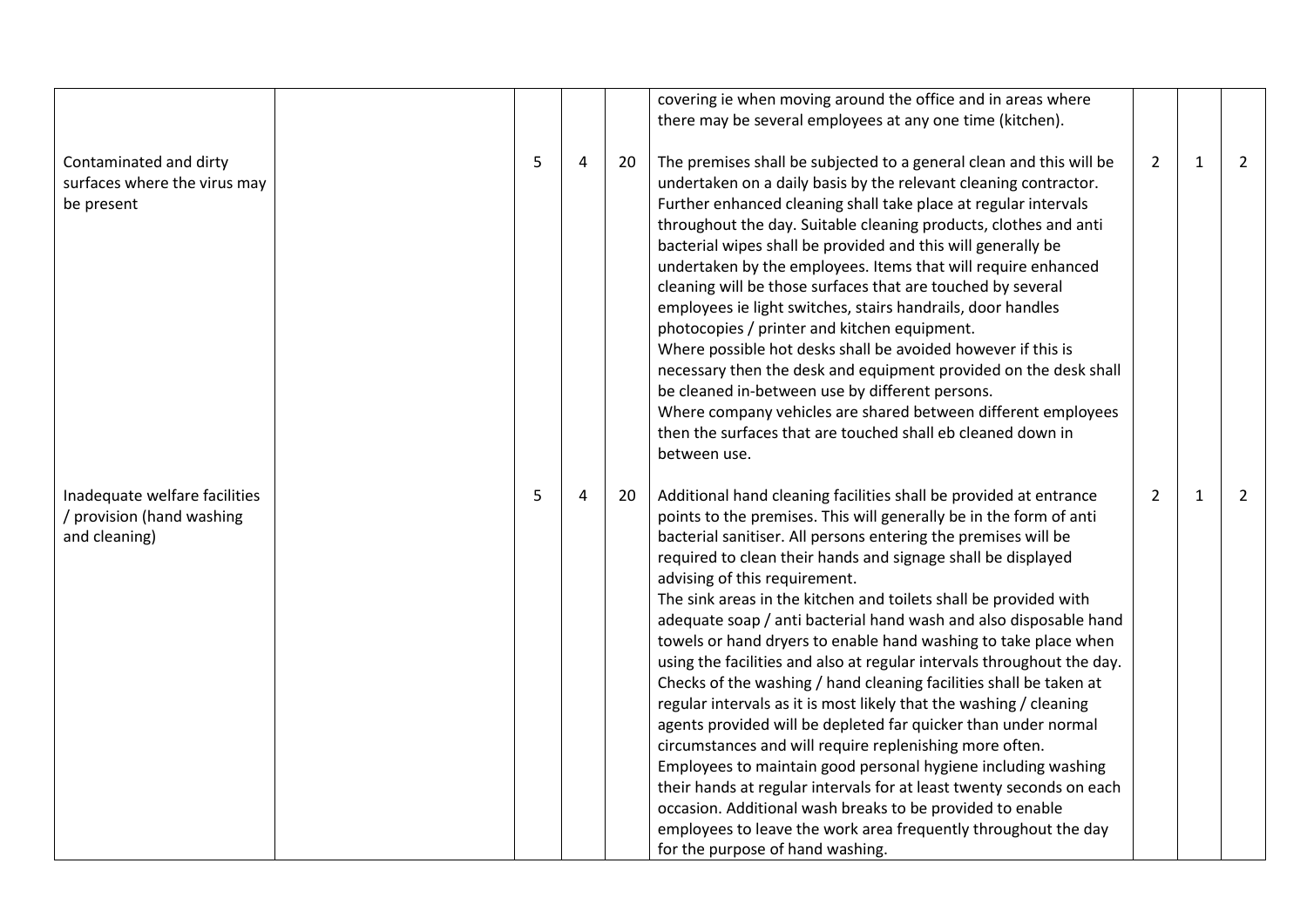|                                                      |   |   |    | Employees shall not share items of crockery or cutlery. Ensure that<br>there is enough provision available for each employee. Look at<br>disposable items if necessary. Suitable washing facilities to be<br>available where non reusable equipment is used and employees<br>shall be requested to wash their own equipment once it has been<br>used.<br>Employer to provide disposable tissues that are available for all<br>employees in the event that they need then for coughing and<br>sneezing in the workplace. Adequate disposal facilities to be<br>available for all soiled tissues.<br>All waste from the premises shall be cleared at regular intervals.<br>This shall be placed in the designated skip / bin that is located<br>externally. The clearing of waste shall be carried out at least daily.                                                                                                                                                                                                                                                                             |                |              |                |
|------------------------------------------------------|---|---|----|--------------------------------------------------------------------------------------------------------------------------------------------------------------------------------------------------------------------------------------------------------------------------------------------------------------------------------------------------------------------------------------------------------------------------------------------------------------------------------------------------------------------------------------------------------------------------------------------------------------------------------------------------------------------------------------------------------------------------------------------------------------------------------------------------------------------------------------------------------------------------------------------------------------------------------------------------------------------------------------------------------------------------------------------------------------------------------------------------|----------------|--------------|----------------|
| Inadequate ventilation<br>within the premises        | 5 | 4 | 20 | Adequate ventilation shall be maintained within the workplace at<br>all times. Where possible the use of natural ventilation or floor /<br>desk based fans will provide increased ventilation in the work area.<br>Where doors and windows are opened this should be considered<br>at all times when persons are present in the building. This will<br>include during the winter months. When the outside weather is<br>cold the internal heating should be increased to enable ventilation<br>to be maintained and also a suitable minimum workplace<br>temperature.<br>If air conditioning is in place then this must be capable of<br>providing natural ventilation from outside and not simply<br>recirculating.<br>If it is suspected that there is a specific area in the premises where<br>the ventilation is not adequate then further CO2 monitoring shall<br>be carried out to establish whether there is a problem where<br>further control measures may be necessary.<br>Where external spaces are available and during suitable weather,<br>encourage the use of these if possible. | $\overline{2}$ | $\mathbf{1}$ | 2              |
| Reducing third party contact<br>within the workplace | 5 | 4 | 20 | Where possible all third party persons coming into the workplace<br>shall be reduced if a meeting can be undertaken remotely or via<br>video conferencing.<br>Where persons are to enter into the premises for pre booked                                                                                                                                                                                                                                                                                                                                                                                                                                                                                                                                                                                                                                                                                                                                                                                                                                                                        | $\overline{2}$ | $\mathbf{1}$ | $\overline{2}$ |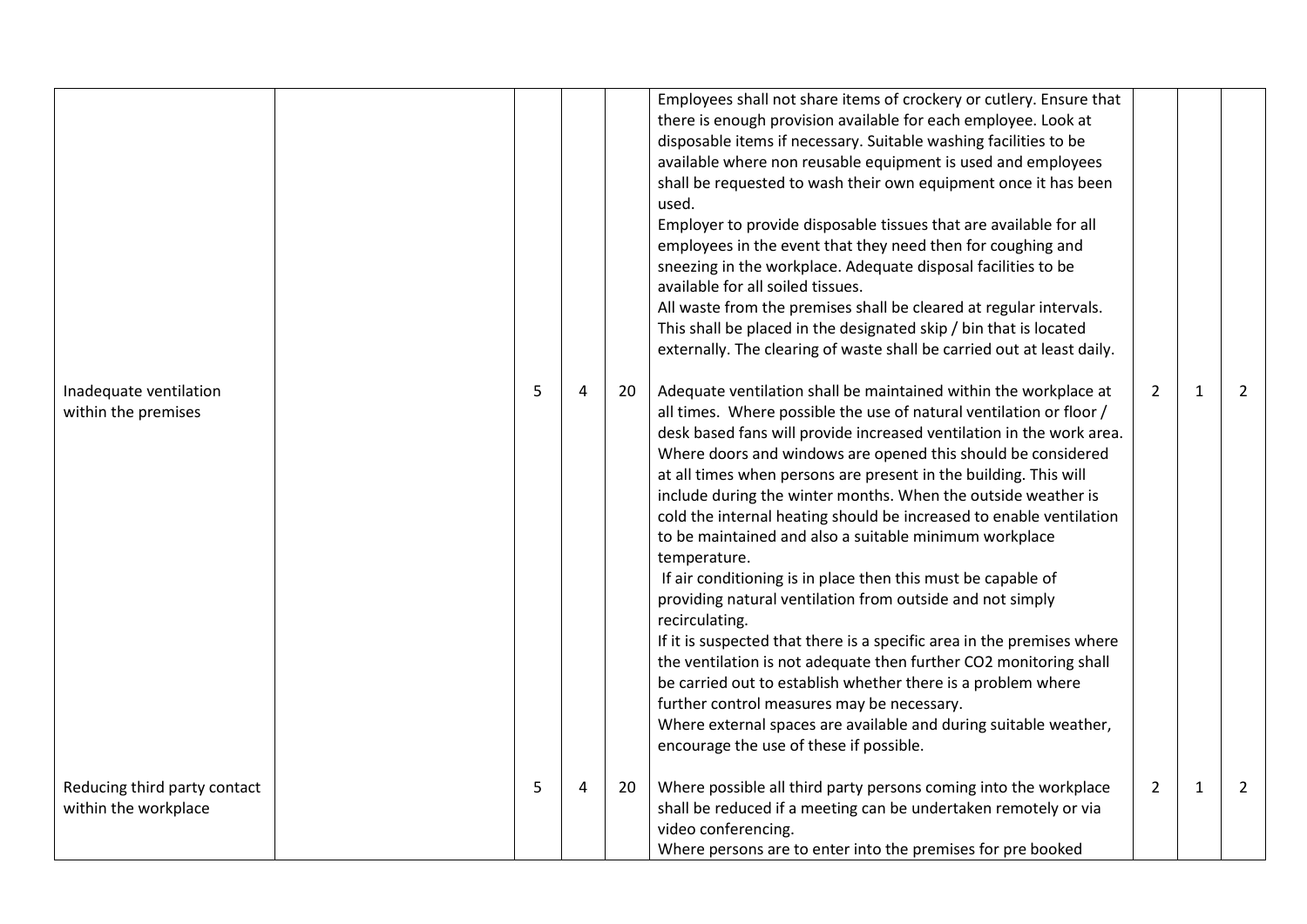|                                       |  |   |    | meetings they should be provided with information on the<br>company rules and control measures in advance of them entering<br>either by email or through displayed signage at the entrance.<br>Visitors and contractors to declare that they are free of any signs<br>and symptoms and are not currently required to be in any self<br>isolation period.<br>Welfare facilities to be made available and request that all persons<br>wash / clean their hands upon entry to the premises. |               |  |
|---------------------------------------|--|---|----|------------------------------------------------------------------------------------------------------------------------------------------------------------------------------------------------------------------------------------------------------------------------------------------------------------------------------------------------------------------------------------------------------------------------------------------------------------------------------------------|---------------|--|
| Lack of communication to<br>employees |  | 4 | 20 | All employees shall be provided with training on the contents of<br>this risk assessment and the details of any signs and symptoms<br>that they should be aware of and the steps they should take in the<br>event that they experience any of the signs and symptoms.<br>All persons who are responsible for visitors or contractors shall be<br>made aware of the control measures that are required for these<br>specific group of persons.                                            | $\mathcal{L}$ |  |

## **Risk Scale**

**S = Severity (Nature of injury)** 1. Minor injury – no time off work 2. Minor injury – time off work 3. Injury resulting in over 7 days off work 4. Specified injury 5. Fatality **L = Likelihood (Chance of injury occurring)** 1. No chance 2. Unlikely 3. Possible 4. Likely 5. Definite **TR = Total Risk** Severity x Likelihood

| Severity<br>Risk<br>Likelihood | 1 - Minor injury,<br>no time off | 2 – Minor injury,<br>time off | 3 - Injury, 7 days<br>off work | 4 - Specified<br>injury | $5 -$ Fatality  |
|--------------------------------|----------------------------------|-------------------------------|--------------------------------|-------------------------|-----------------|
| $1 - No$ Chance                |                                  | $\overline{2}$                | 3                              | $\overline{4}$          | 5               |
| 2 - Unlikely                   | $\overline{2}$                   | 4                             | 6                              | 8                       | 10 <sub>1</sub> |
| 3 - Possible                   | 3                                | $6\phantom{1}6$               | 9                              | 12 <sub>1</sub>         | 15              |
| $4$ – Likely                   | 4                                | 8                             | 12 <sup>°</sup>                | 16                      | 20              |
| $5 -$ Definite                 | 5                                | 10 <sub>1</sub>               | 15                             | 20                      | 25              |